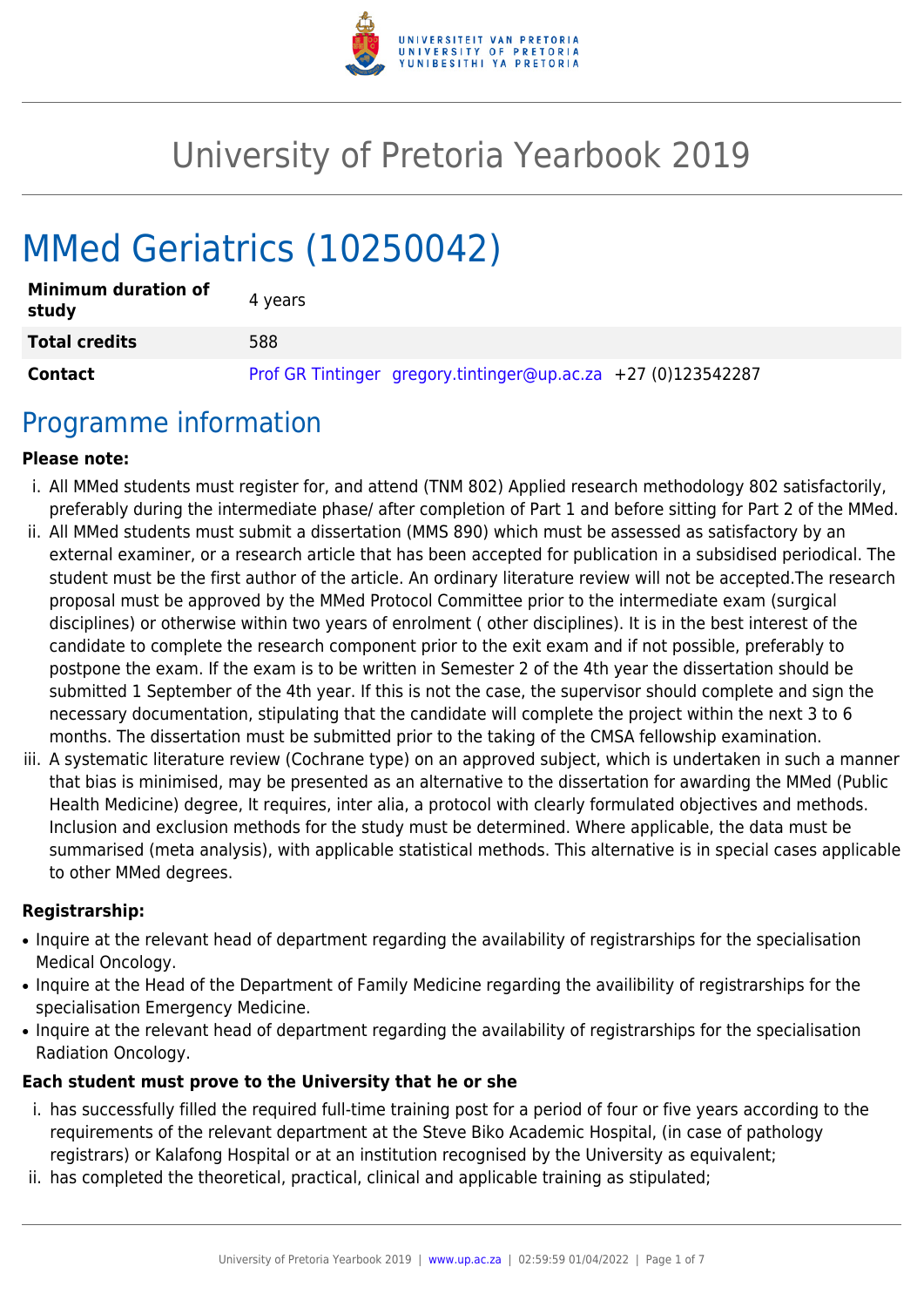

iii. has passed the prescribed written, oral, practical and/or clinical university examinations, and iv. has successfully completed the research component of the degree.

# Admission requirements

A prospective student for the MMed degree programme must be in possession of the MBChB degree of this University or a qualification deemed by the University to be equivalent to the MBChB degree for at least two years. In addition such a student must be registered as a physician with the Health Professions Council of South Africa for at least one year.

International students must have qualifications verified by SAQA. Contact department before applying for government positions. Contact department before application.

### Other programme-specific information

**"Major subject"** refers to the recognised field of study in Medicine in which the student specialises. The study of the major subject extends over four or five years, as prescribed by the relevant department.

# Examinations and pass requirements

- i. The sequence of the examinations in the prerequisite subjects will be determined by the head of the department under which the major subject falls.
- ii. The nature, duration and time of the examinations in the prerequisite subjects are determined in cooperation with the heads of the departments under which the prerequisite subjects fall – with the proviso that, except in cases where stipulated otherwise, the examinations in the prerequisite subjects may be held at any time prior to or concurrently with the major subject. The examinations in the major subjects are held as follows:
- iii. In the case of four-year programmes: not before the end of the third year.
- iv. In the case of five-year programmes: not before the end of the fourth year.
- v. A minimum final mark of 50% is required by all departments to pass in a subject and in the clinical section of the examination, a subminimum of 50%. General Regulations apply.
- vi. A student is not admitted to the examination in a prerequisite subject (second examinations excluded) more than twice, nor is he or she admitted to the examination in the major subject more than twice.

**Note:** Certificates of satisfactory preparation and progress are required in respect of the fourth year of four-year programmes in which an examination is held at the end of the third year.

#### **Second examinations**

Second examinations for MMed students will only be held after at least six months have elapsed since the conclusion of the examination in which the student had failed.

#### **Rules governing the writing of the examinations of the College of Medicine of South Africa [CMSA]**

i. Only candidates who have met all requirements for the MMed degree except for the major subject (final examination), i.e. passed all prerequisite subjects (the latter to be interchangeable; can be passed either at the University or as primary and intermediary examinations at the College of Medicine of South Africa [CMSA], completed all practical, clinical and applicable training of four or five years as prescribed by the relevant academic department (continuous evaluation of the candidate, in an approved registrar post, by the head of department of the candidate); and completed the required research component for the degree in accordance with the Faculty Yearbook regulations, i.e. Applied research methodology 800 (TNM 800) and the dissertation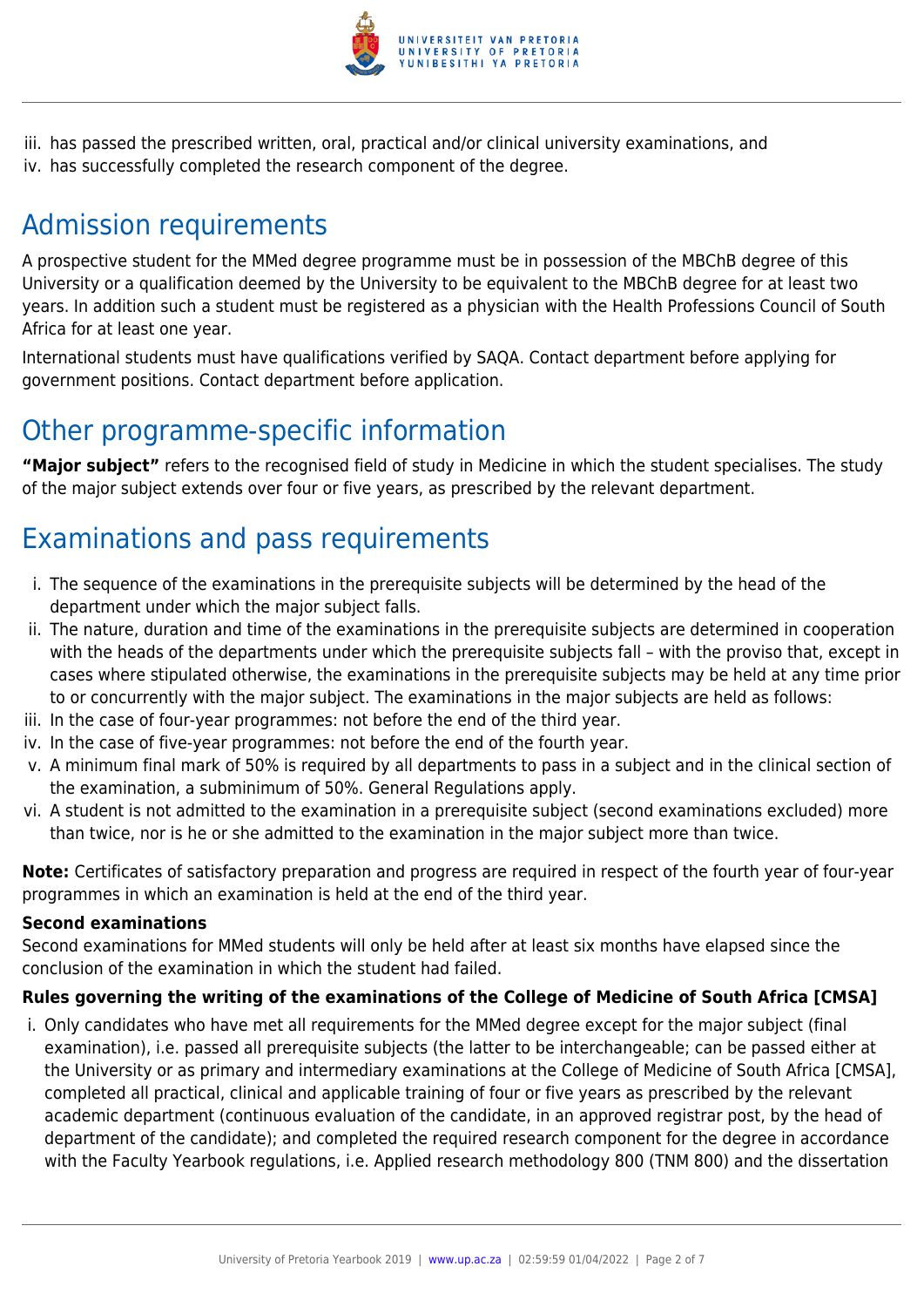

(MMS 800) or an article (not an ordinary literature review) that has been accepted for publication in a subsidised periodical, will be allowed to write the college examination (exit examination), after which they will obtain both the CMSA fellowship and the MMed as specialist qualifications.

ii. The rules have been effective as from 1 January 2011. As a transitional measure, cases will be considered on an individual basis where necessary.

# Exemption

#### **Exemption**

- i. The Faculty Board may grant partial exemption from the training and work mentioned under par. (b) and (c)(i) and (ii) above on the grounds of comparable training and experience completed in another post or at another recognised institution – with the proviso that exemption from a maximum period of 18 months may be granted with regard to four-year and five-year programmes.
- ii. Exemption from a maximum of three years may be granted by the Department of Medical Oncology for the MMed in Medical Oncology [MMed(MedOnc)] on the grounds of the MMed(Int) or MMed(Paed) degree of this University, or experience recognised by the University as equivalent.
- iii. Specific prerequisite subjects must be passed within 24 months after commencement of the programme.

### Pass with distinction

The degree is conferred at the end of the prescribed training period (i.e. three, four or five years, respectively). The degree is conferred with distinction on a student who has obtained a final mark of at least 75% in his or her major subject.

### General information

#### **Registrars**

Departments expect registrars to participate increasingly in the examining and treatment of patients in the hospital, both in-patients and out-patients, as well as performing and interpreting tests in the laboratory (where applicable); initially under supervision and later increasingly at their own responsibility. Lectures/symposia with closely related departments are organised, as well as discussions of literature, etc.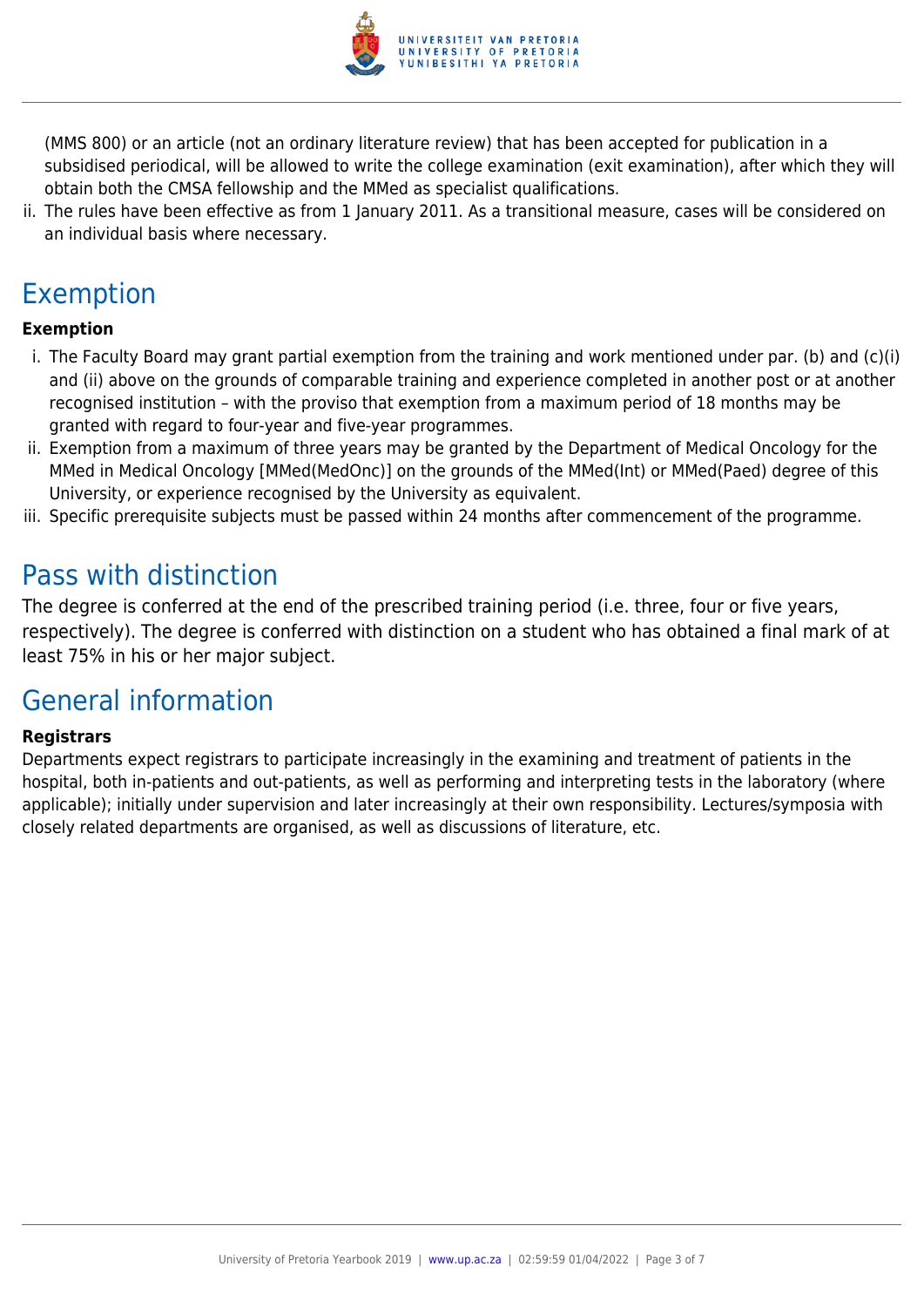

### Curriculum: Year 1

#### **Minimum credits: 624**

### **Core modules**

[Anatomy 893](https://www.up.ac.za/mechanical-and-aeronautical-engineering/yearbooks/2019/modules/view/ANA 893) (ANA 893) - Credits: 36.00 [Pharmacology 804](https://www.up.ac.za/mechanical-and-aeronautical-engineering/yearbooks/2019/modules/view/FAR 804) (FAR 804) - Credits: 36.00 [Physiology 801](https://www.up.ac.za/mechanical-and-aeronautical-engineering/yearbooks/2019/modules/view/FSG 801) (FSG 801) - Credits: 36.00 [Geriatrics 800](https://www.up.ac.za/mechanical-and-aeronautical-engineering/yearbooks/2019/modules/view/GER 800) (GER 800) - Credits: 300.00 [Dissertation 890](https://www.up.ac.za/mechanical-and-aeronautical-engineering/yearbooks/2019/modules/view/MMS 890) (MMS 890) - Credits: 180.00 [Pathology 806](https://www.up.ac.za/mechanical-and-aeronautical-engineering/yearbooks/2019/modules/view/PAG 806) (PAG 806) - Credits: 36.00 [Applied research methodology 802](https://www.up.ac.za/mechanical-and-aeronautical-engineering/yearbooks/2019/modules/view/TNM 802) (TNM 802) - Credits: 0.00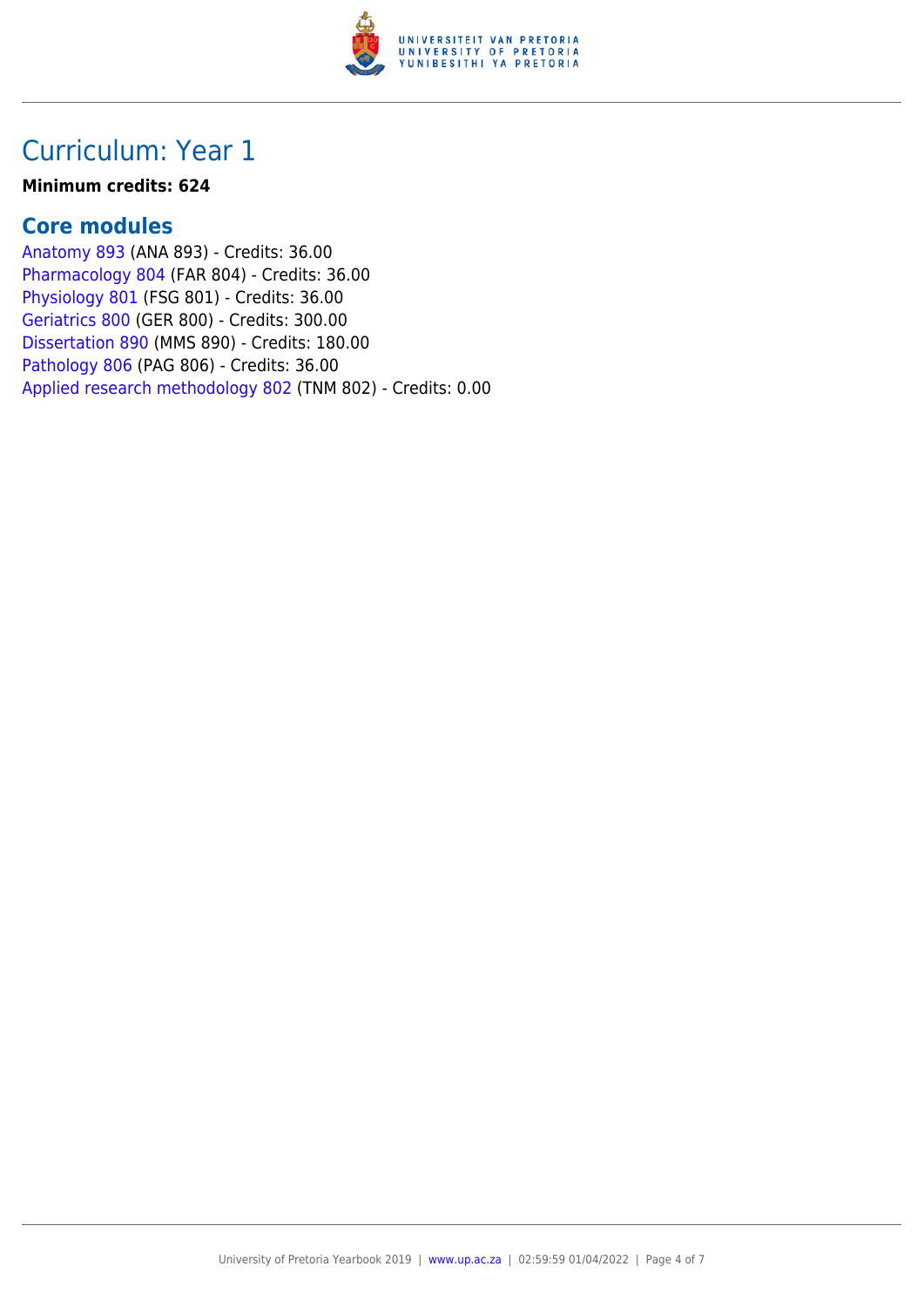

### Curriculum: Year 2

#### **Minimum credits: 624**

### **Core modules**

[Anatomy 893](https://www.up.ac.za/mechanical-and-aeronautical-engineering/yearbooks/2019/modules/view/ANA 893) (ANA 893) - Credits: 36.00 [Pharmacology 804](https://www.up.ac.za/mechanical-and-aeronautical-engineering/yearbooks/2019/modules/view/FAR 804) (FAR 804) - Credits: 36.00 [Physiology 801](https://www.up.ac.za/mechanical-and-aeronautical-engineering/yearbooks/2019/modules/view/FSG 801) (FSG 801) - Credits: 36.00 [Geriatrics 800](https://www.up.ac.za/mechanical-and-aeronautical-engineering/yearbooks/2019/modules/view/GER 800) (GER 800) - Credits: 300.00 [Dissertation 890](https://www.up.ac.za/mechanical-and-aeronautical-engineering/yearbooks/2019/modules/view/MMS 890) (MMS 890) - Credits: 180.00 [Pathology 806](https://www.up.ac.za/mechanical-and-aeronautical-engineering/yearbooks/2019/modules/view/PAG 806) (PAG 806) - Credits: 36.00 [Applied research methodology 802](https://www.up.ac.za/mechanical-and-aeronautical-engineering/yearbooks/2019/modules/view/TNM 802) (TNM 802) - Credits: 0.00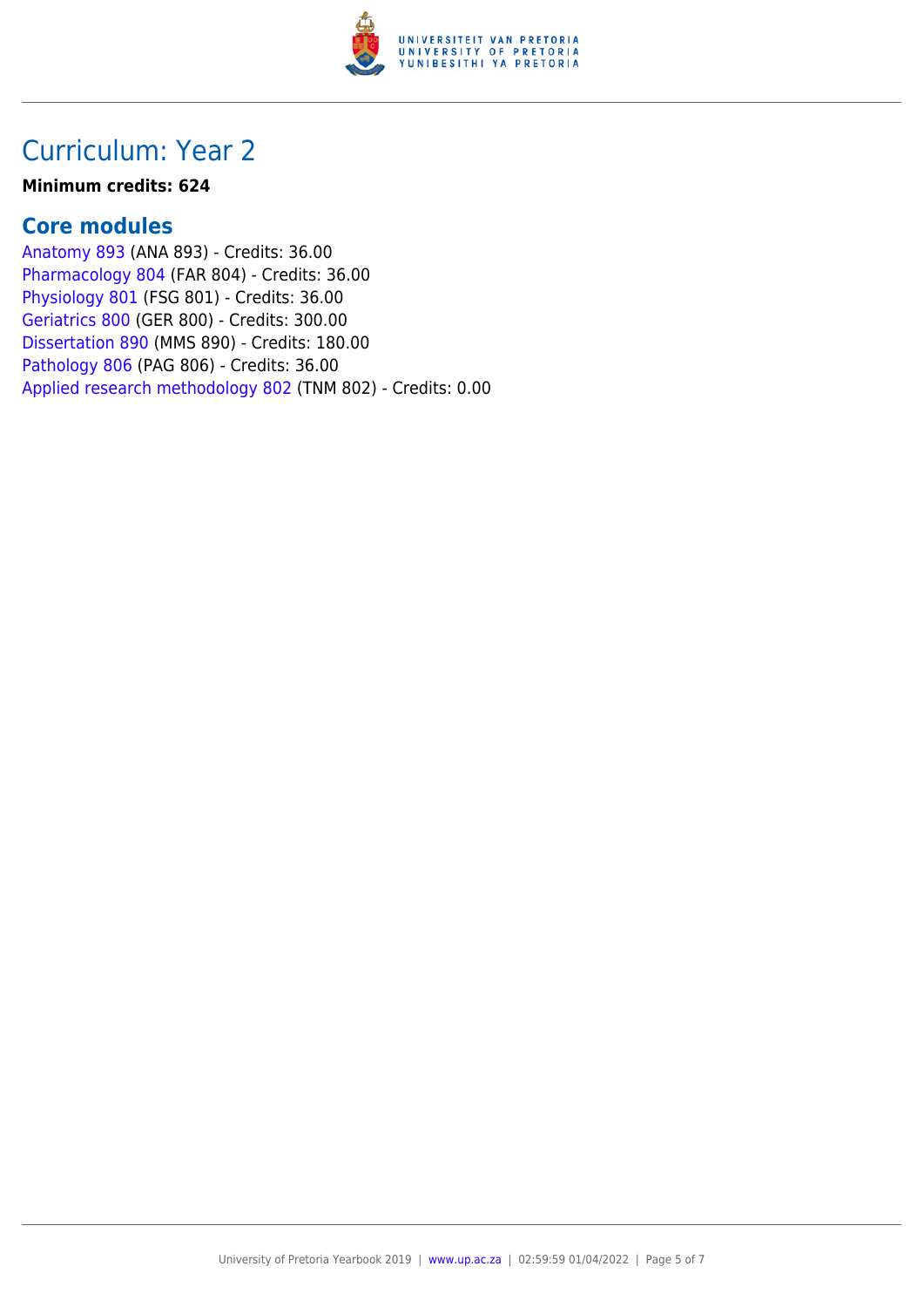

## Curriculum: Year 3

#### **Minimum credits: 552**

### **Core modules**

[Pharmacology 804](https://www.up.ac.za/mechanical-and-aeronautical-engineering/yearbooks/2019/modules/view/FAR 804) (FAR 804) - Credits: 36.00 [Geriatrics 800](https://www.up.ac.za/mechanical-and-aeronautical-engineering/yearbooks/2019/modules/view/GER 800) (GER 800) - Credits: 300.00 [Dissertation 890](https://www.up.ac.za/mechanical-and-aeronautical-engineering/yearbooks/2019/modules/view/MMS 890) (MMS 890) - Credits: 180.00 [Pathology 806](https://www.up.ac.za/mechanical-and-aeronautical-engineering/yearbooks/2019/modules/view/PAG 806) (PAG 806) - Credits: 36.00 [Applied research methodology 802](https://www.up.ac.za/mechanical-and-aeronautical-engineering/yearbooks/2019/modules/view/TNM 802) (TNM 802) - Credits: 0.00